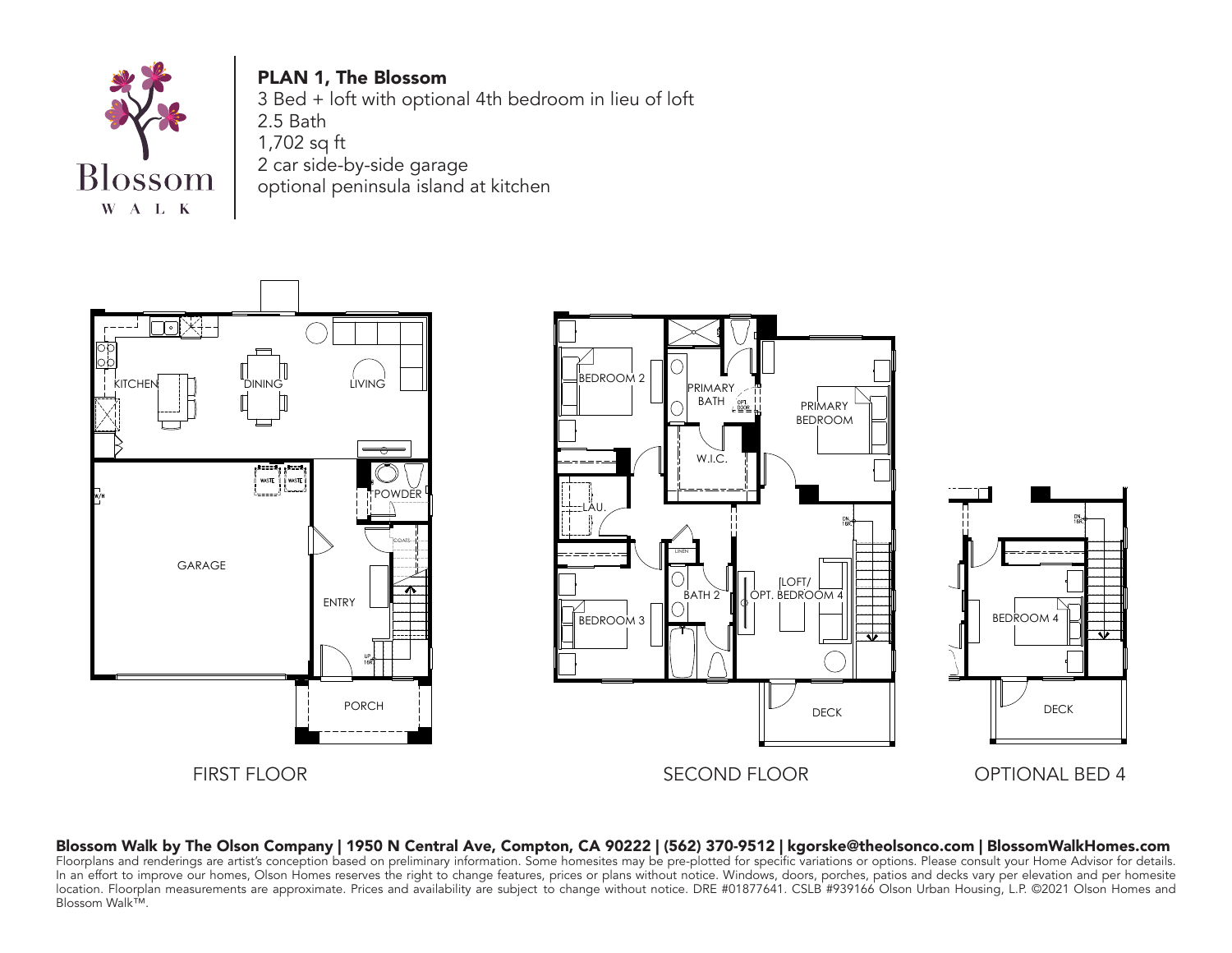

PLAN 1R, The Blossom 3 Bed + loft with optional 4th bedroom in lieu of loft 2.5 Bath 1,702 sq ft 2 car side-by-side garage optional peninsula island at kitchen







## Blossom Walk by The Olson Company | 1950 N Central Ave, Compton, CA 90222 | (562) 370-9512 | kgorske@theolsonco.com | BlossomWalkHomes.com Floorplans and renderings are artist's conception based on preliminary information. Some homesites may be pre-plotted for specific variations or options. Please consult your Home Advisor for details.

om Walk™.<br>om Walk™.  $\mathsf{B}$ lossom Walk $\mathsf{I}^\mathsf{M}$ . In an effort to improve our homes, Olson Homes reserves the right to change features, prices or plans without notice. Windows, doors, porches, patios and decks vary per elevation and per homesite location. Floorplan measurements are approximate. Prices and availability are subject to change without notice. DRE #01877641. CSLB #939166 Olson Urban Housing, L.P. ©2021 Olson Homes and Blossom Walk™.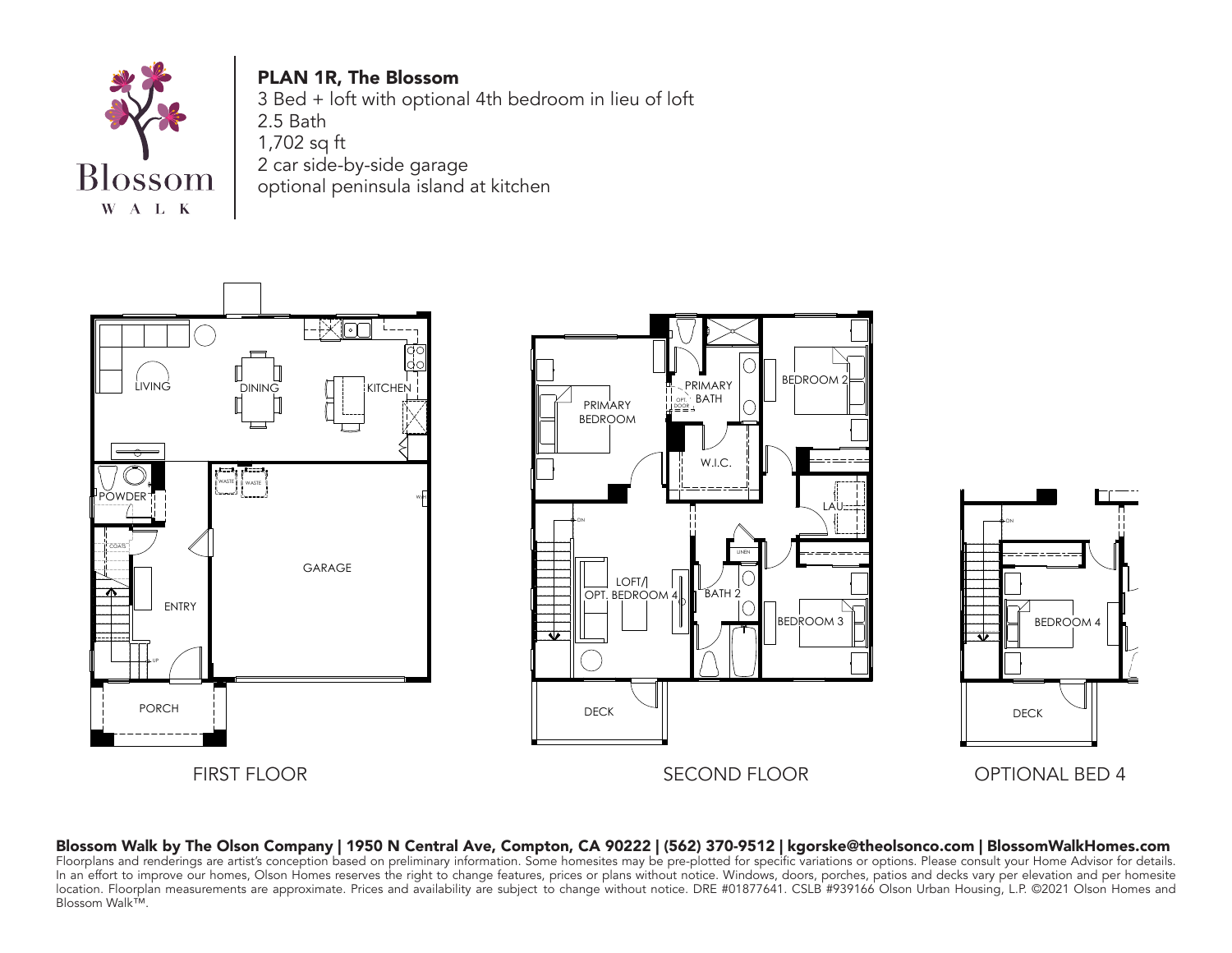

PLAN 2, The Bloom 3 Bed + loft with optional 4th bedroom in lieu of loft 2.5 Bath 1,797 sq ft 2 car side-by-side garage optional bed 4 walk-in closet



## Blossom Walk by The Olson Company | 1950 N Central Ave, Compton, CA 90222 | (562) 370-9512 kgorske@theolsonco.com | BlossomWalkHomes.com

Blossom Walk™. location. Floorplan measurements are approximate. Prices and availability are subject to change without notice. DRE #01877641. CSLB #939166 Olson Urban Housing, L.P. ©2021 Olson Homes and<br>Plassery Wall-IM Floorplans and renderings are artist's conception based on preliminary information. Some homesites may be pre-plotted for specific variations or options. Please consult your Home Advisor for details. In an effort to improve our homes, Olson Homes reserves the right to change features, prices or plans without notice. Windows, doors, porches, patios and decks vary per elevation and per homesite